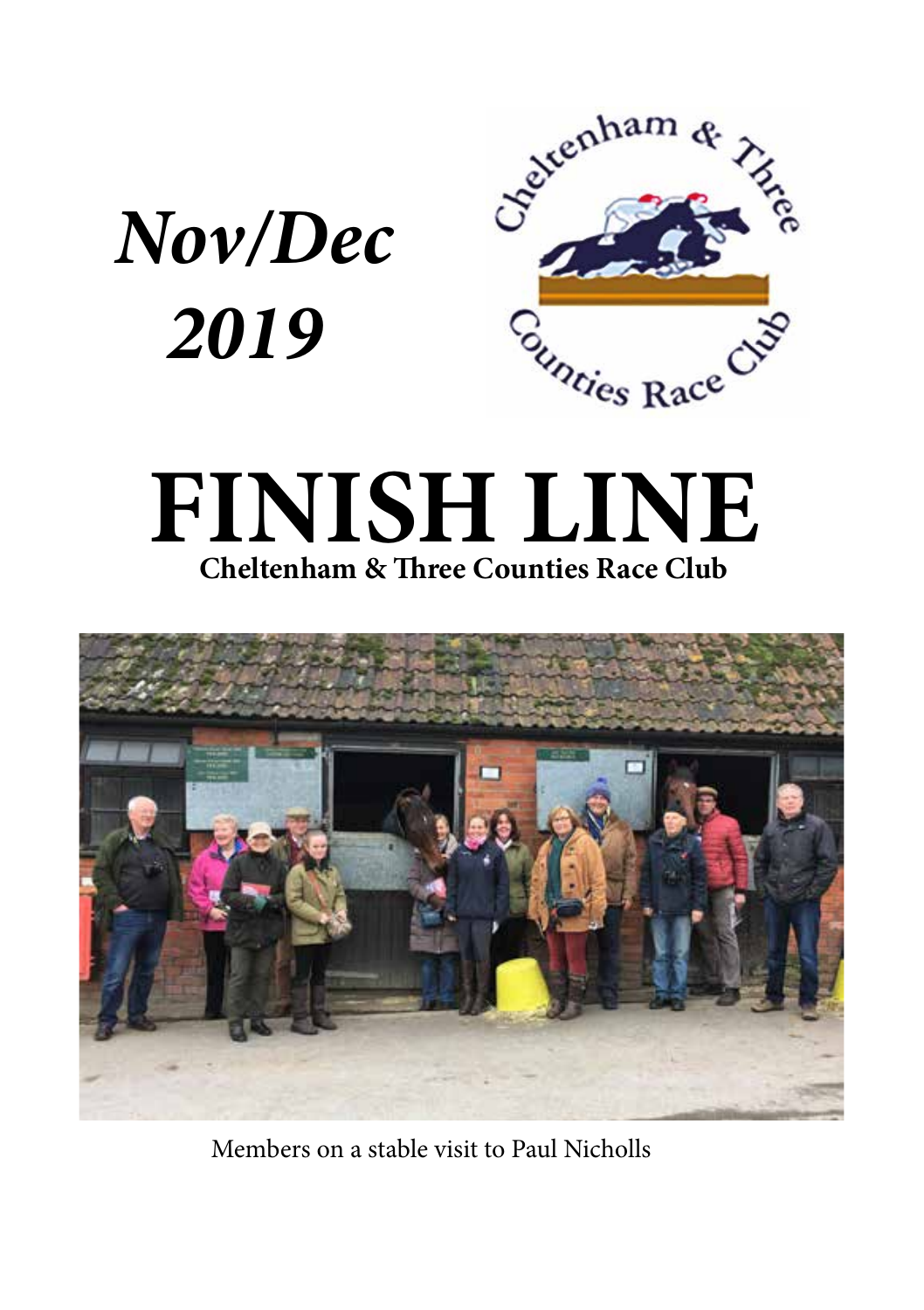# **FOR ME , UNCHESTOWN IS HOME**

**PUNCHESTOWN** 

**RUBY WALSH**

**BE PART OF THE PUNCHESTOWN EXPERIENCE**

**FESTIVAL 2020 TUESDAY 28 APRIL – SATURDAY 2 MAY** 

**PUNCHESTOWN.COM**

## *CTCRC Visit To Punchestown Races 15th/16th October*

I think it was in 2013 that I had my first taste of none Festival Punchestown racing and every summer since then I have looked forward to the trip to the first meeting of the year almost as much as my annual April pilgrimage to this most excellent and welcoming of venues.

The contrast between the two events is immense, the crowds, the best dressed ladies, the fairground, the reserved enclosure and the champagne bar have all gone replaced by a small but enthusiastic and knowledgeable racing crowd.

If Chepstow in early October is the unofficial start of the British jump season this Punchestown meeting is definitely the Irish equivalent.

This was the third year that our club has attended and although the numbers were down from the previous year it was a most enjoyable experience enhanced by the company of the other members.

There was some quality racing served up on both days and certainly a couple of the races reminded me of a conversation I had with Ted Walsh(name dropping!) at the same meeting some years ago when he bemoaned the lack of attendees in comparison to the numbers attending Cheltenham's opener the following week given the horses that compete.

Following a visit to The Irish National Stud on Tuesday morning to pay homage to The Fly where I met up with Sarah and Mike and Sarah Lawrence it was on to Punchestown where we met up with Nigel and Nicola and Peter.



The first race was not exactly a surprising result with Rachael Blackmore taking the Beginners Chase on the Henry de Bromhead/ Gigginstown Notebook who appears to be a useful prospect. Someone said recently that within 5 years no one will be talking about female jockeys and that all participants will be jockeys. Rachael is proof that it should not take that long.

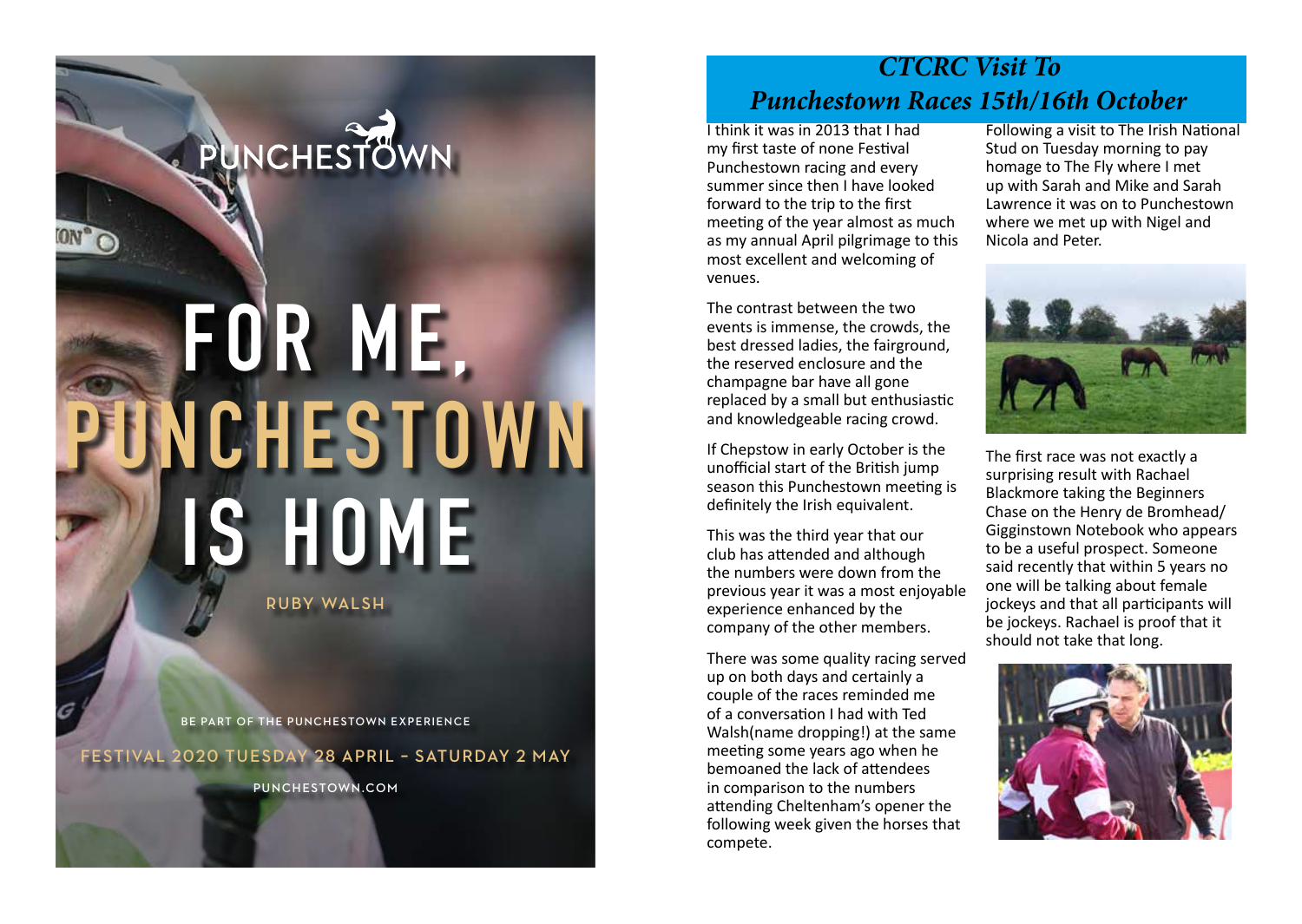The two mile 6 furlong handicap chase followed and watching the runners in the paddock Nicola, Nigel and I agreed that if it was a beauty contest Number 12 would win hands down and just for once he did. Fruits of Glory at 8/1 was a nice result.

The 3 year olds hurdle belonged to Joseph O'Brien whose runners filled the first two places. It seemed until the final strides that his unfancied 25/1 Cerberus would provide a shock result but favourite backers breathed a sigh of relief when 4/5Fav A Wave of the Sea rallied to score by a neck.

The big race of the day the 20,000 euro Ladbroke Hurdle had three good class runners in the odds on favourite Bothar Dubh for Declan Queally, John McConnell's Play the Game and the Fred Winter runner up Coko Beach for Gordon Elliott and Jack Kennedy. The four year old Coko Beach prevailed , and is said to have a bright future.



Another Rachael Blackmore ridden Gigginstown 4 year old Sixshooter took the 2m 4f Maiden Hurdle, and the handicap hurdle was won by the favourite Premier D'troice in a very competitive race.

The Bumper was just what one expects at Punchestown since the retirement of Nina Carberry, Jamie Codd and Patrick Mullins locked together in combat on the turn for home. On this occasion it was JJ who prevailed on the 15/8 Larquesbuse from Patrick on the 11/8 favourite Rhyme'n Rhythm related to Voy per Ustedes. Time will tell what we witnessed.



The highlight of day two should, for me, have been the 35,000 Euro Grade 3 Buck House Novice Chase with 3 Gigginstown runners of comparable ability trained by Gordon Elliott, Noel Mead and Henry de Bromhead taking on a Willie Mullins outsider. Within 4 fences the contest was over as a spectacle with favourite Daly Tiger pulling up with a slipped saddle and Swordsman falling at the fourth and sadly injuring Jack Kennedy in the process. That left the grey Jan Maat and Rachael Blackmore to win easily from Cool Colonnade and Paul Townend. To my untrained eye all these runners could have a good future.

Rachael had already taken the Maiden Hurdle first scoring easily on Beacon Edge another Gigginstown runner for the in form Noel Meade by 10 lengths.

The Grade 3 Irish Daily Star Chase for a 40,000 euro purse was seen as a 3 way battle between Gigginstown class chasers Alpha Des Obeaux, Balko Des Flos and Tout Est Permis. Surely the winner would come from one of these. The punters discounted Jessie Harrington's Jett at their peril however, the 22/1 shot holding off Alpha Des Obeaux by the shortest of heads.

It wasn't a bad day for Mrs Harrington and Puppy Power. My friends and I always take a very close look at their runners in handicaps at the April Festival, I regret not doing so in the October equivalent which they took with Conron at 7/1.

Other winners on day two were Shumaker and Allduckandnodinner which gave the very competent Miss Emma Sweeny her first ever winner. She led from start to finish on her mother's owned and bred horse and there was considerable celebration in the winner's enclosure.



The last race of the day saw Lisa O'Neil get Gordon Elliott's Fantasio D'alene up to beat Jamie Codd on Good Time Jonny by a head. Some

ride as she had been headed near home by Mr Codd and there are few occasions when he doesn't go on to win in those circumstances as we all know. Lisa is another who supports the theory that five years is too long to wait.

We thought that was the end of our entertainment but as Sarah and I were saying our goodbyes we noticed a number of horses being mounted in pre parade and were then treated to a series of racecourse gallops which include, it transpired, none less than Samcro. The highlight for me however was seeing amongst the 'work riders' a hero, Paul Carberry, still riding with that unmistakeable style. Anyone who witnessed it will never forget his ride on Harchibald when he chased down Rooster Booster from a seemingly impossible distance at Kempton Park in the Christmas Hurdle. As they say "it made my day".



All in all an unforgettable couple of days for many reasons, and the sun was shining to the end.

Punchestown really is worth a visit or two, so it is.

By Dick Purcell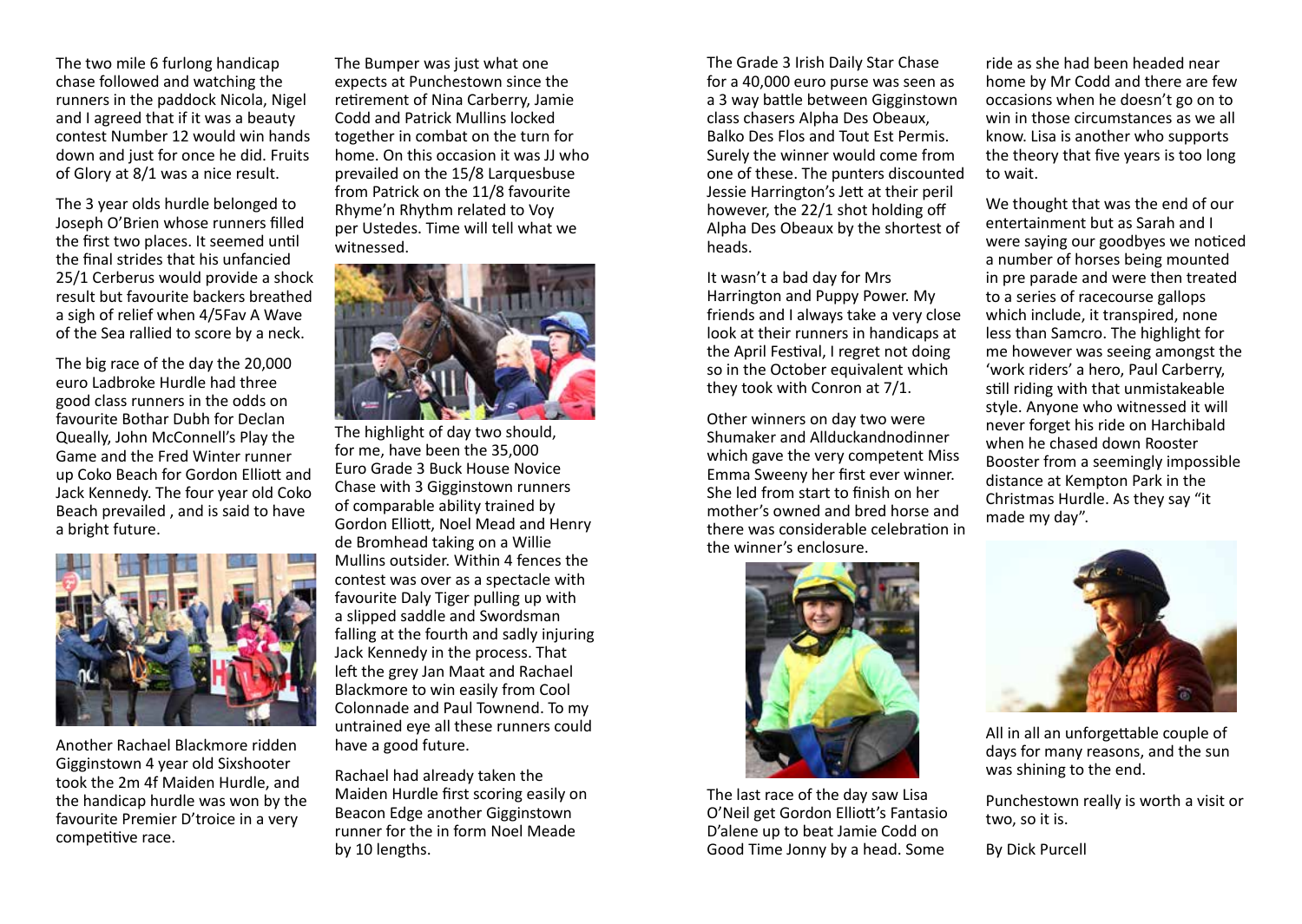#### *CTCRC Stable Visit to Gordon Elliott*



 It didn't seem like it when the visit was announced by our Stable visit supremo Sarah but it had been two years since we last went to Cullentra House Stables, County Meath. Now a lot can happen in two years, old favourites bow out, new stable stars come in, Brexit deals can be sorted out. Oh hold a minute, forget that last one, but you get my drift. The small number of us that were over the water bowled up at 08:30 prompt to be met by Mary Nugent who was to give us the tour once again. I stood by the first stable door waiting for my colleagues to decamp from their vehicles and on turning round found it's inmate to be a certain Mengli Khan, whose career earnings are over £160,000. Not a bad start to the tour then. Mary took us off to have a look in the tack room at a board controlling which horses were in which lot for the gallops and who was to ride them. There were around 40 horses a lot as far as I could work out, but with 200 stables on site it would take a while to give every horse its exercise. We had a little look round the stables before heading to the new observation post on the gallops and it was hard to take the size of the operation in.



One little block housed Shattered Love the first mare to win the JLT, Battleoverdoyen winner of 60k in only 4 completed runs and a funny little horse called Tiger Roll, no idea what this one has done apart from 2 nationals and 4 Cheltenham wins and £1.3 million in earnings. I can tell one end of a horse from the other, just, but I couldn't tell you what sets this little fellow apart from his stable mates by just looking and neither could anybody else. All three of them however were totally relaxed and at ease and almost posed for all the photos that were taken.



Up on the gallops there was a new observation deck which gave a wonderful view all down the incline so when the horses had warmed up on the circular sand track we had a fantastic view as they galloped their way up the inclined sand gallop towards us. There are in fact two gallops running parallel the other being for speed work. In amongst all these gallops there is an all weather strip with the practice hurdles and jumps on and a grass gallop with hurdles and fences too.





At this point it was beginning to get a bit too much to take it all in and I came across Black Tears a five year old mare who must be the best looking horse in the yard and is quite an accomplished performer over hurdles too. Vyta Du Roc and Uchello Conti a couple of Munir and Souede owned horses also poked their heads out to say hello. After almost three hours of stroking and taking pictures of over 140 horses we finally had seen it all and what an all it had been. Many thanks to Gordon, Mary and the team for letting us through their doors again for another fantastic visit.

 On the way back to Punchestown for the races and wondering what to bet I called in at tarot card reader in Naas. My wife has arranged this as a birthday treat

I explained. "Can you tell me what the cards say please?"

"Easy" she replied "Happy Birthday Mike, love Mum and Dad!"

Happy Days

Mike



Back at the stables afterwards I noticed there were three new stables of a different design to the others, these being open at the back onto their own little yards. Samcro, Cracking Smart and Alpha des Obeaux were the residents, and there, as Mary explained, because it was felt the horses benefitted from the air and the chance to socialise. Samcro for whom the stable holds high hopes is there because he had a cold at the end of last season which effected performance and the stable is trying to ensure no such niggles get in the way of this seasons campaign. The commentator's nightmare

Coolongolook was stabled just round the corner as was Flawless Escape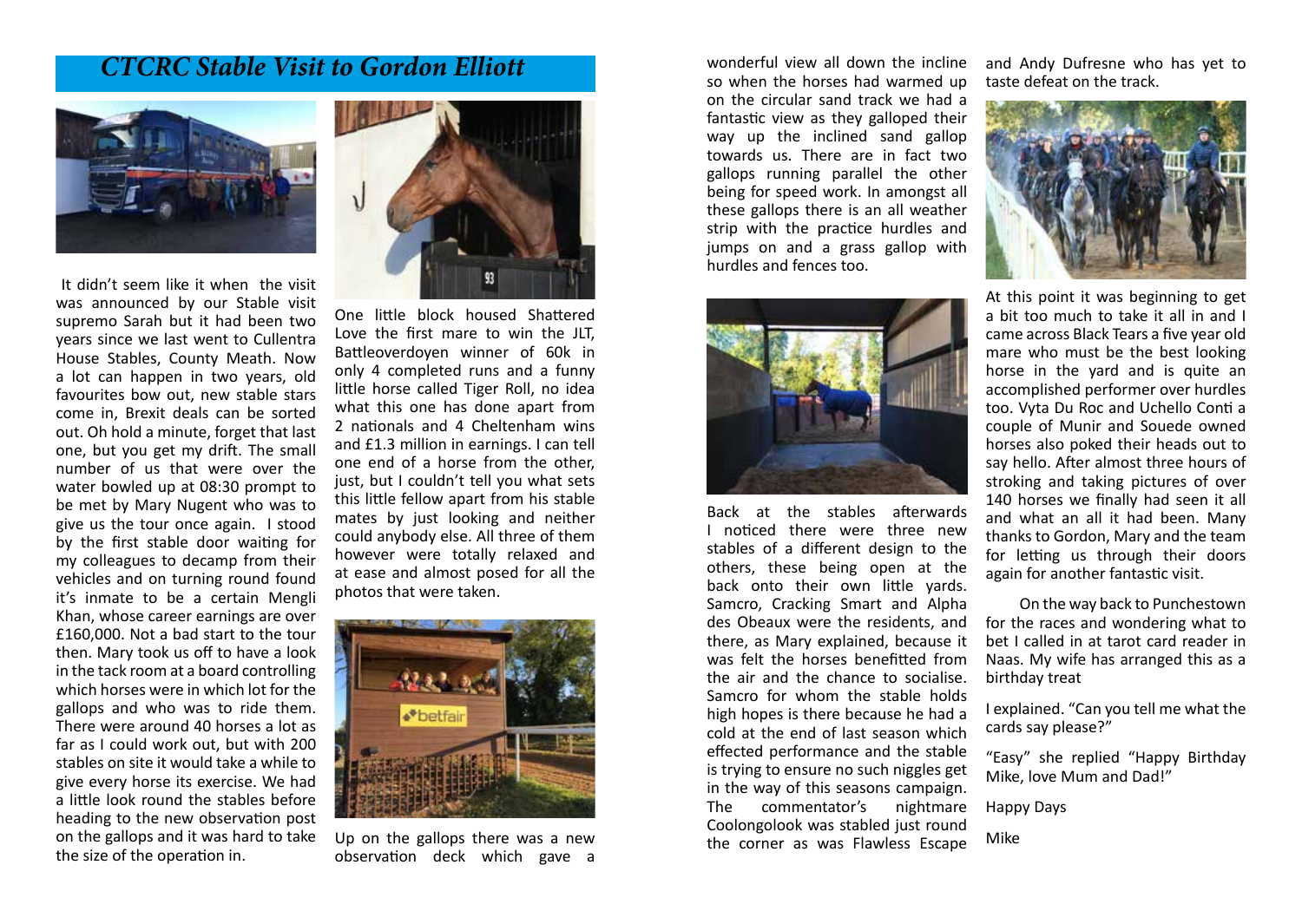## *CTCRC Stable Visit to Paul Nicholls*

How do you compete with a recent CTCRC stable visit to Gordon Elliot I almost hear you asking. Well I think Sarah Matthews found a decent enough answer, go and have a look round Paul Nicholls yard and meet some of the horses that carried him to an eleventh trainers championship last season. So the day before Halloween found 16 of us battling our way down to Ditcheat in Somerset full of joie de vivre and not caring a jot that the M5 had been shut down for the day, and we had a 1hour detour. My short term memory is awful so I couldn't tell you who were present but as always it was a very friendly bunch. Also I have to tell you my short term memory is awful.



We were met at the yard by one of Pauls PA's Hannah Roche, slightly later than a normal visit as the yard has now cranked itself up into top gear and she had only just returned from riding out. She started the visit in the front yard with a look at Politologue the grey 2 miler who has a couple of grade 1's to his name

and would probably have had more if not for being around at the same time as Altior. The current plan is to stay over two miles this season. One of the notable things about the yard, in keeping with a few others, are the name plates of the horse and the grade 1 race that they won are up on the stable door from where they were incumbants at the time of their victory. We could see Politologue's stable had therefore been home to Strong flow at the start of the century and then Denman shortly after that. Paul may need to get bigger doors before long! Clan des Obeaux was also housed in the front yard, whose main target of the current season is likely to be the King George at Kempton as it appears that he prefers going right handed. Hannah was proving to be a fount of knowledge as she knew all the horses, their backgrounds, intended targets etc and was very patient with our questions. She explained at some point that because of the ridiculous price of young horses that had shown any sort of promise on the track the yard had invested in store horses. The feeling was that this may now beginning to bear fruit with a lot of young horses now performing at a very good level. This leads me onto 4 year old Quel Destin who won 5 races last season including a grade 1 at Chepstow and is in the same ownership as Dodging Bullets. Another horse along the same lines is 5 year old McFabulous who won a grade 2 bumper at Aintree last

season and is reported to be a very good jumper already. Ecco is another horse who is expected to do well in novice hurdles this year after having been on the back foot last year due it is thought, to having been gelded, which seems reasonable enough to me! Golden Gift was yet another novice hurdler to look forward to although he is a big horse so may take a bit longer to really get going.



Truckers lodge was housed at the bottom of the main yard (it's built on a hill) who it appears is going for the Welsh Grand National in December. There are two yards in operation as Paul has so many horses in his care and Paul Barber his landlord makes the hay for them all and takes a great deal of pride in the quality of it. Some of the big name National Hunt riders come in 1 day a week to ride out and supplement the 56(ish) full time riders and 30 odd other riders who help out.



As we continued to wander round Frodon came back from the gallops and was quite obliging when it came to the taking of photos. Another horse to look forward to this season and one that seemed a particular favourite of Hannah's was stabled near to Frodon and is called Silver Forever. A lovely mare that is reported to be a quite brilliant jumper and will win lots of races. It was also interesting to note that Yala Enki is now part of the Nicholls team and so is Mercy Mercy Me which was formerly a Fergal O'brien horse of some promise. It's hard to keep up with it all but I dare say we will keep trying. After saying farewell to Hannah most of us repaired back to a local hostelry to for a spot of luncheon and partake of lively debate as to what we had seen that morning although not me as I sat and contemplated my fate for that afternoon, Ditcheat being rather to close to Clarks Shopping Village for my wallets liking.

#### Mike

Ps Ecco romped home at Ascot the following Saturday

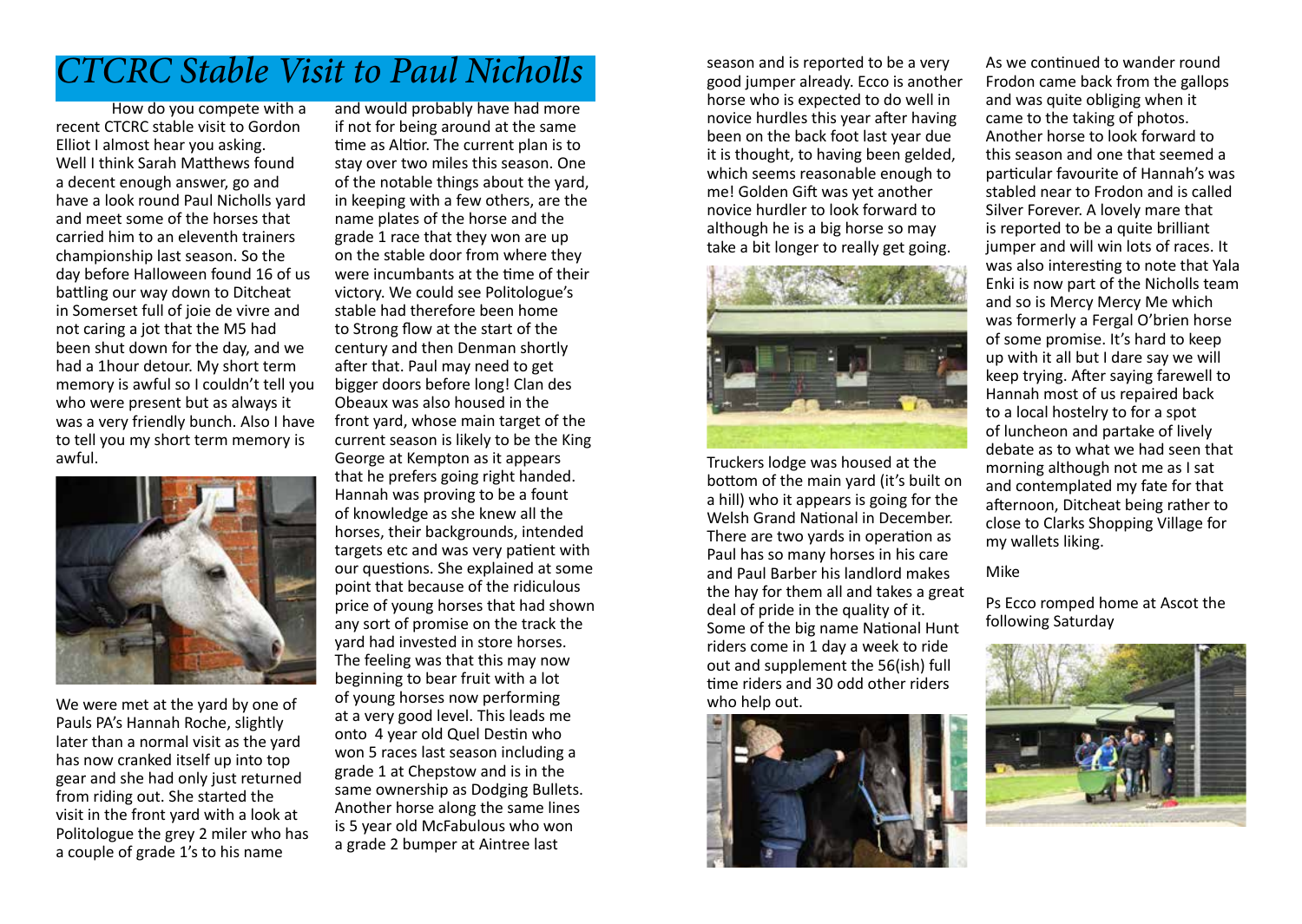## *A Foot In Two Camps October Club Night with Graeme McPherson and Jodie Mogford*



For our October meeting we welcomed local trainer, Graeme McPherson and his former stable jockey and now assistant trainer, Jodie Mogford, Yet another evening galloped by with a range of racing stories past and present. Both guests have 'alternative' careers in ensuring racing is a clean sport as Graeme is a QC and Jodie sits on the BHA Disciplinary Panel. This wasn't an evening about training but a highly entertaining talk on Racing and the Law by a leading QC for our sport.

Graeme told us he always had a passion for horses and arrived in racing through his attempts to be a point to point rider. He does not come from a racing family (his mother only went racing once and was unimpressed) but used to run a book at school and only started riding later in life at a Club based in the Royal Mews! His racing career started with John Upson, progressing to point to point riding, then training. He managed to win one race but was otherwise pretty useless as a jockey. He switched his attention to training when he met his wife and has now been training for 10 years with a current yard of some 65 horses at his Martins Hill Stables, Stow on the Wold.

Long before he started training Graeme qualified as a barrister and has now been a QC for 11 years,. Graeme was very frank about his early involvement with racing when the system was by no means fair and often based on social prejudices. Disciplinary hearings were once very one sided and not at all impartial. What really changed things was the Human Rights Act which brought sports tribunals to an end as an unfair 'trial'. The BHRA was one of first sports bodies to make changes.

Current hot legal topics in racing are use of the whip, equine welfare and the ever present risk of corruption which continues to plague so many sports. Jodie also felt we could not ignore the increased use of

drugs by jockeys and their problems with weight management were wider moral issues facing the racing community.

Graeme has seen '*the best and worst of racing'* having worked for both the BHRA, the Jockeys Association and the Trainers Federation. The list of racing personalities for whom he has worked includes two of his childhood National Hunt heroes, Jonjo O'Neill and Ginger McCain, and numerous leading National Hunt and flat jockeys, including Frankie Dettori. He led the appeal for the reinstatement of Simple Verse as the 2015 St Leger winner and was involved in the enquiry into the chaotic start of the 2014 Grand National, acting on behalf of 39 of the 40 riders in the race. This latter Enquiry led to a review of starting procedures with many less false starts today. He also spoke strongly about the risks of corruption occurring in the sport from stopping horses, and how that corruption has in the past been uncovered – from unwisely shared pillow talk, analysis of betting patterns and phone records, and '*following the*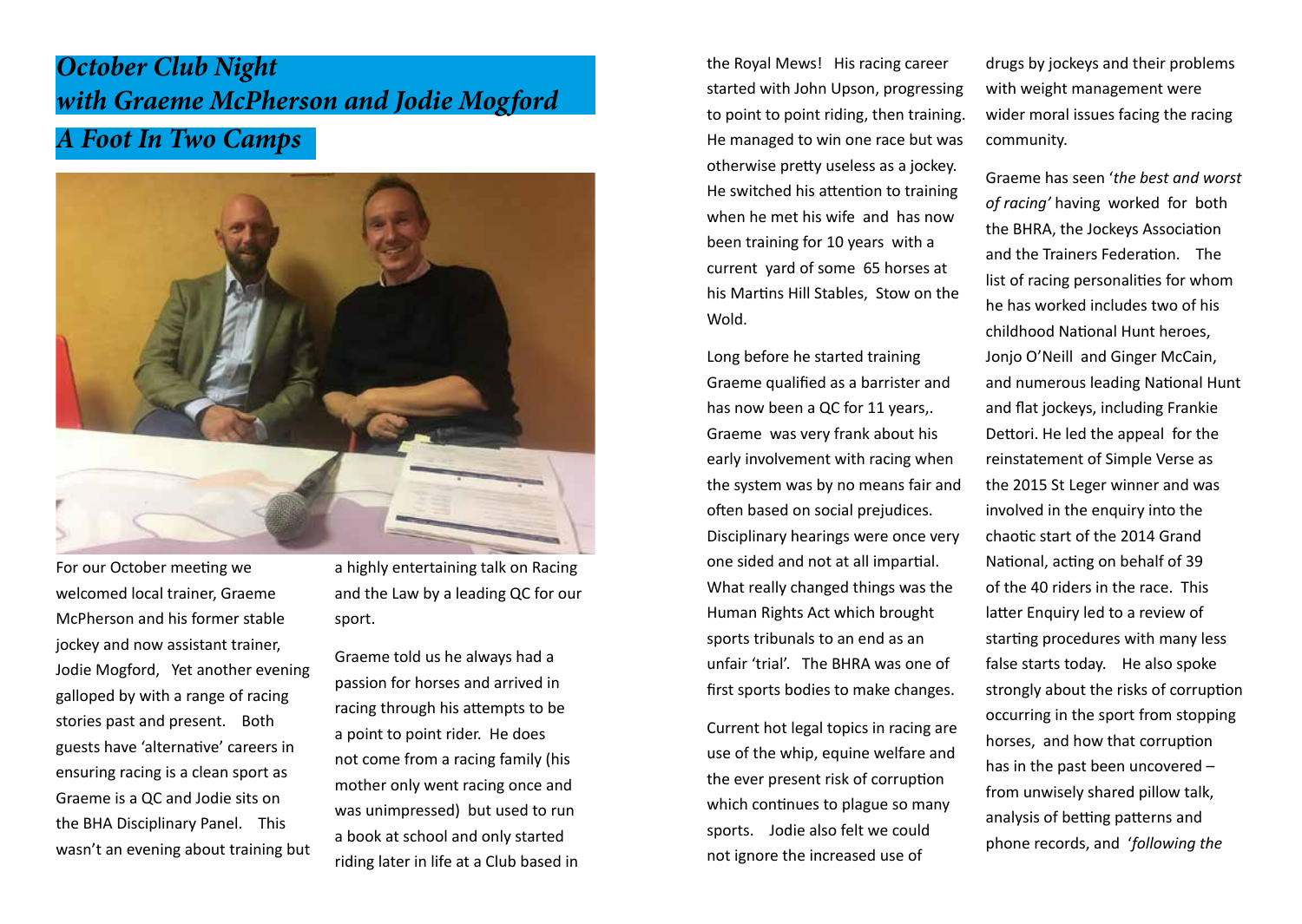*money'*. He also talked about the widely-reported Jim Best Enquiry and how that Enquiry led to the root and branch Quinlan Review into the Disciplinary Panel, Licensing Committee and Appeal Board of the BHA, which in turn resulted in significant changes being made to the way discipline in horseracing is maintained and administered.

Jodie completed our evening telling us all he ever wanted to do was be a jockey. He started his mission with David Wintle at 16, moving on several times – not always successfully - to various trainers including Tim Forster. His first winner was at Bangor on Dee at 33-1 at which point it all seemed easy to a young man in a rush. His next two rides were PU! As a retired jockey he now serves on the Disciplinary Panels which draw members from all aspects of the sport – stewards, jockeys, vets,, owners, farriers, trainers all of whom create a diverse panel of judges. The Panels are '*truly independent'* with 8 QCs as possible chairs and 23 other members to chose from. There is also a fast track phone panel system

to deal with simple errors such as passports.

Both our guests felt that Britisih horseracing is now in a good place with one of '*fairest systems in place across our domestic sports'.*

| <b>Graeme and Jodies Seasonal Stable</b><br><b>Tips</b> |
|---------------------------------------------------------|
| Zulu Dawn                                               |
| Ami du Bois                                             |
| Hatab                                                   |
|                                                         |

Written by

Helen Cameron



# *Cheltenham The November Meeting*

The three day Bet Victor meeting is one of the most eagerly awaited racing events of the autumn. This is when the jumps season really takes off, with some old favourites returning to do battle alongside some less experienced horses hoping to emerge as stars of the future at the home of National Hunt racing.

Unfortunately, as we are all aware, the weather intervened, and Simon Claisse had to take the unenviable decision of abandoning Friday's card. Two days remained. I must admit, my thoughts turned to the 2008 Festival. Would the majority of the Friday's card become scattered over Saturday and Sunday? These thoughts were quickly assuaged with the announcement that only two of Fridays races would be transferred to the weekend. The Ballymore Novices' hurdle was moved to Saturday, with the Glenfarclas Cross Country Handicap Chase transferred to Sunday.

Saturday started very bright and sunny, a total contrast to the previous few days (or was it weeks?!). To the casual observer the course looked in good nick but the going description of heavy, soft in places, hinted that it would be an arduous weekend for horses and jockeys alike.

The day commenced with a now customary visit to a watering hole for a pre-race tipple and banter with my drinking buddy Sarah Matthews (who you may know). It's probably just me but buying a pint under the new plastic cup rules is proving a tad stressful and confusing. Once I had downed my drink, do I walk around with the cup in my pocket or hand it back?! I ended up taking it home! I now have the ritual before I set off to Cheltenham; membership badge….check, membership card….check, binoculars….check, money….check, plastic beer cup…..give me a break…..

Back to the racing. The aforementioned Ballymore Novices' Hurdle gave us an interesting prospect for the season ahead with Philip Hobbs' Thyme Hill finishing a cosy three lengths ahead of Champagne Well with Happygolucky in third.



It was the turn of the three-year olds in the next race with Dan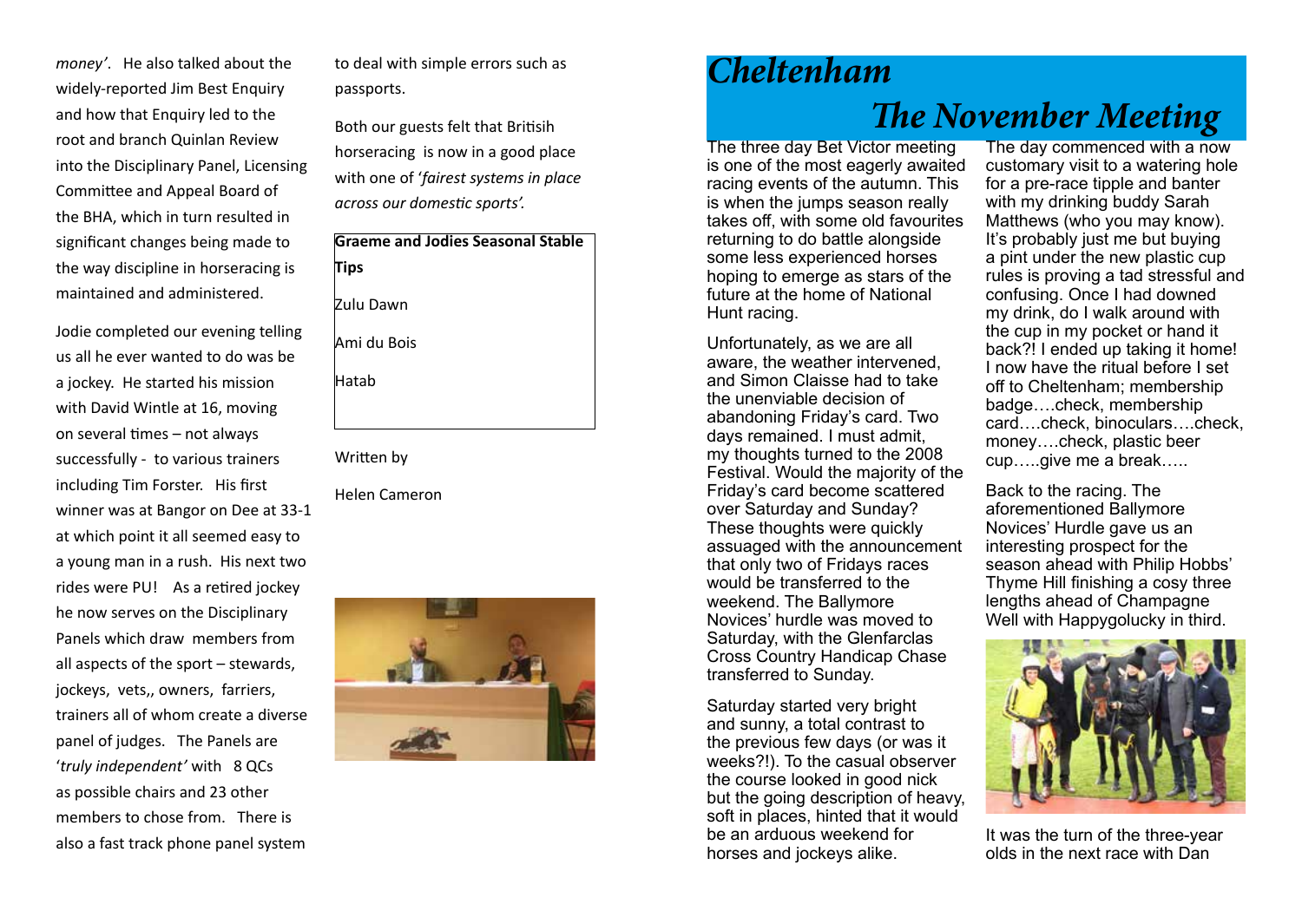Skelton's Allmankind making all to win in eye catching style despite losing his near fore shoe with Botox Has and Repetitio making up the places in his wake.



The highlight of the day, the Bet Victor Gold Cup produced a thrilling race where the first five to finish were of double figure odds. Happy Diva provided compensation for trainer Kerry Lee after being brought down four out in the previous year's race. Barry Geraghty nearly spoilt the party going down by a neck on Brelan D'As. Warthog, who ran a cracking race, finished third and Belami Des Pictons fourth. The result might have been very different if Slate House had not forgotten to engage his landing gear two out when travelling like he had just entered the race. Interestingly Happy Diva was the first mare to win the race since Lady Cricket in 2000. It was to be Splash of Ginge's last race as his retirement was announced later that day.

The final race of the day, the Karndean Designflooring Mares' Standard Open National Hunt Race was won by the Hughie

Morrison trained Urban Artist. The mare totally outran her odds of 16/1. Considering that she came from a flat dominated yard, she seemed a cert, (in hindsight)

Special mention goes to jockey Sam Lee who manged to slip out an expletive live on ITV when being interviewed straight after winning the Spinal Injuries Association Big Buck's Handicap Hurdle aboard Golan Fortune.

Sunday brought us a cloudy, misty day, described by Rupert Bell, on Cheltenham radio, as 'dreek'. I met Sarah again for our customary imbibe, walked (plastic pint cup in pocket…..check) to the nearest bar for another 'plastic' of the black stuff. I'd like to say that it is a lucky ritual but my betting left a lot to be desired on the previous day and little did I know that the bookies would be planning their holidays on the money they would make out of me from the seven races on the day!



The Glenfarclas Cross Country had a French finish to it with Diesel D'Allier ahead of Urgent De Gregaine. Both were trained by Emmanuel Clayeux and one

can't help but be impressed with the manner they finished the race. Enda Bolger and Gordon Elliott will have some tough competition come the Festival.



There was an interesting race ahead in the Racing Post #responsiblegambling Arkle Trophy Trial Novices' Hurdle. The talk was whether Getaway Trump would have revenge on Al Dancer now that he was better off in the weights. Unfortunately, nobody told Put The Kettle On (6/1 outsider), who strode on from the front and was never headed. She was Henry De Bromhead's only entry on the day and made the trip over from Knockeen well worth the effort.



Next, we had the Shloer Chase. Politologue led Defi Du Seuil until

the final 120 yards when Philip Hobbs charge stole the show with a fine turn of foot. Nicky Richards' grand old servant did not disgrace himself in third. He will be back at Leopardstown over Christmas where he seems to excel.

The Greatwood Hurdle treated us to the best finish of the weekend with four horses in with a chance at the last. I wasn't easy to call the winner even as they approached the winning post. Alan King's Harambe triumphed over the likeable Gumball in second with Monsieur Lecoq and Quoi de Neuf third and fourth respectively. Less than two lengths separated the four combatants.



There were some very competitive races over the weekend coupled with some cracking finishes to boot. The meeting has definitely set the juices flowing for the rest of the season as National hunt racing starts to go through the gears building up to the spring festivals. I can't wait!!

Ian Blick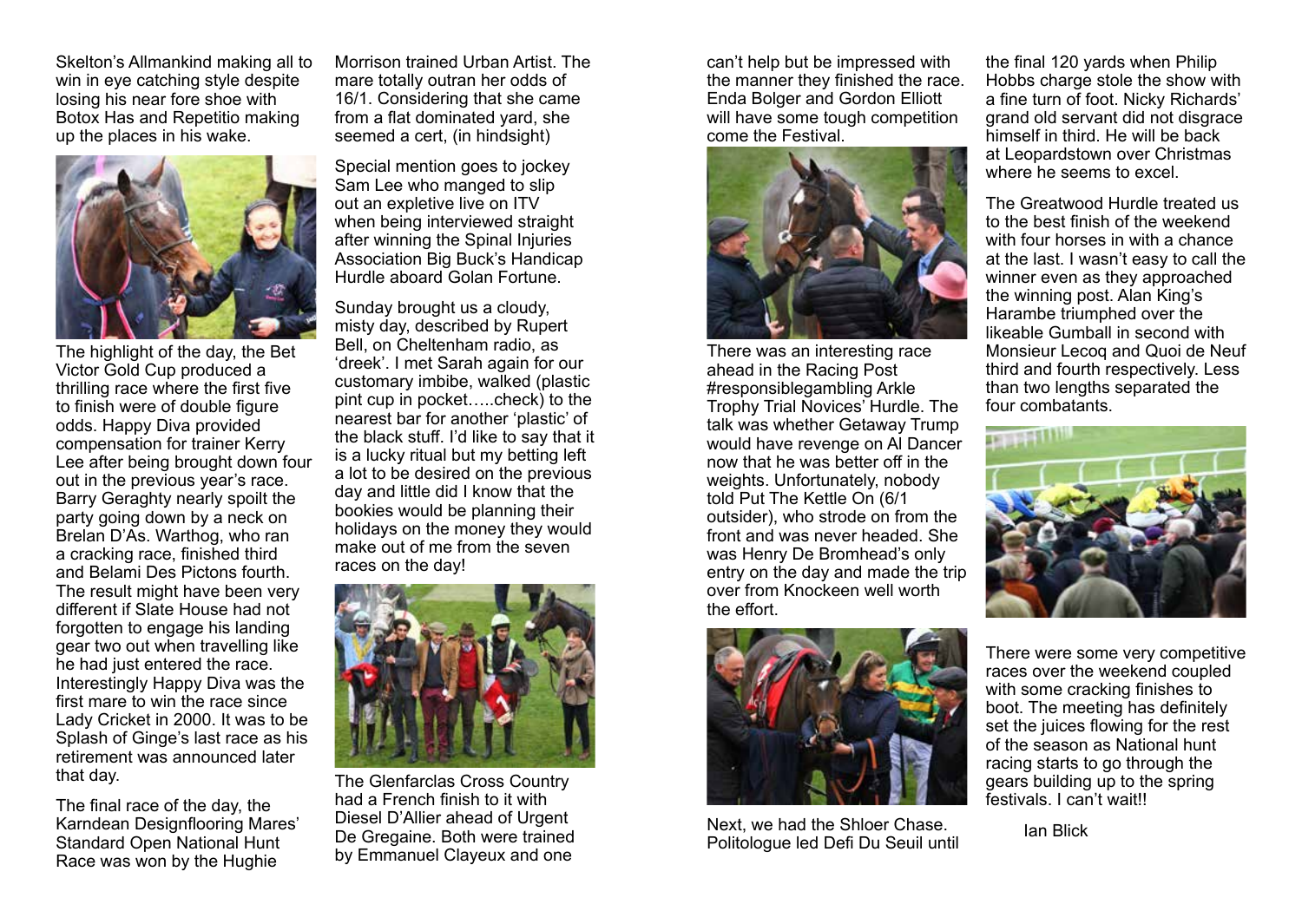## *Stable Life at Jonjo O'Neill Racing*

At the end of August, news came out that Jewson was no longer going to sponsor Jonjo O'Neill Racing. They had backed the yard for thirteen years and the royal blue uniform had given us nicknames such as Smurfs and blueberries. Our new sponsors are Wasdell Group, a pharmaceutical packaging company owned by Martin Tedham. He is also an owner, having Wasdell (now retired), Wasdell Dundalk, Tedham and Papa Tango Charly run in his yellow and navy colours. It was the end of an era but also a new start.

The website got updated and I was added (including a photo, in which I scooped up Daisy and was being nibbled by Piggy Winkle) as a head of travelling. To be honest, I am more head of emptying the washing machines!



1010 O'NEILL TRAVELLING HEAD LASS

## *By Jo O'Neill*

Two days before the annual owners' day, there was a major upset when the newly painted, sparkly pool suddenly emptied to half full overnight. Gallons and gallons had seeped out. As the whole pool had taken longer than two weeks to fill up, there was no time to refill it. It meant there were no swimming demonstrations scheduled for the owners to watch. After excavating with a digger and manpower from the maintenance men, the leak's source was a broken pipe.



Owners' days take a lot of plotting and planning. There is much cleaning; lists are made and often changed; there are weeks of preparation in the office! Amber Cartlidge and I ransacked the racing tackroom and took all the colours to hang up in the marquee. It took many goes to get it looking correct: "Too many orange colours over there" and "Two blue next to each other there", like we were sewing a crazy quilt pattern that was never quite perfect.

Our owners' day was on September  $1<sup>st</sup>$  and was the first day of wearing the new Wasdell Group gear: navy emblazoned with the new logo. At the beginning, it was rather strange seeing everyone in a different shade of blue, but we all liked it!

A couple of hundred owners came for the day that was mostly sunny. All us staff had a couple of horses to lead round in the parade. Some brushed dust from coats, shavings from tails and oiled hooves; others ran the bridles and lead ropes around the yard. I led round 'my' Arrivederci, who was hot-headed, and I had to keep him circling round me to retain any control. It was unfortunate he was inside the indoor school when everyone applauded Mr Tedham for sponsoring us – none of his feet on the ground!

I had not been on an overnight for five years, so was happy to go to Kelso with two runners and head of travelling, Harrison Day. We shared the seven-hour journey. with stops for refuelling and a tasty meal at Tebay services. Kelso is a friendly racecourse, and not a lot had changed, including the clerk of the course, who gave us a big welcome. The accommodation is still the pebble-dashed square box situated next to the stables. Only inside had altered: the dormitorystyle bedroom had gone three years before. Replaced by six twin rooms, with comfy beds, shelves and plug sockets handily placed for charging mobile phones. It was a delight! Less delightful was the unchanged bathroom: one lone shower cubicle

in the toilets with a transparent curtain and no lock on the door… just the same old handy chair to wedge beneath the door handle! Even the terracotta paint was the same, but it was very clean, and the shower had plenty of hot water.

In previous visits, we had been escorted to town and had a meal with all drinks paid for, but this must have been costly, especially when it inevitably became a kneesup. This time, we were presented with a £15 voucher for a local pub and a number of a taxi. There was a small group of us, with staff from Graeme McPherson's and we had a fun evening, chatting.

The next morning after the mucking out and leading out, Harrison and I walked the track, which was interesting to see the groundsmen watering the track. It resembled a tripod out of *War of the Worlds* and was moving slowly round the hurdle track.



We had a good day with Tidal Watch (Tiddle) coming second in a chase and my Notawordofalie (Tabitha) winning the mares' bumper.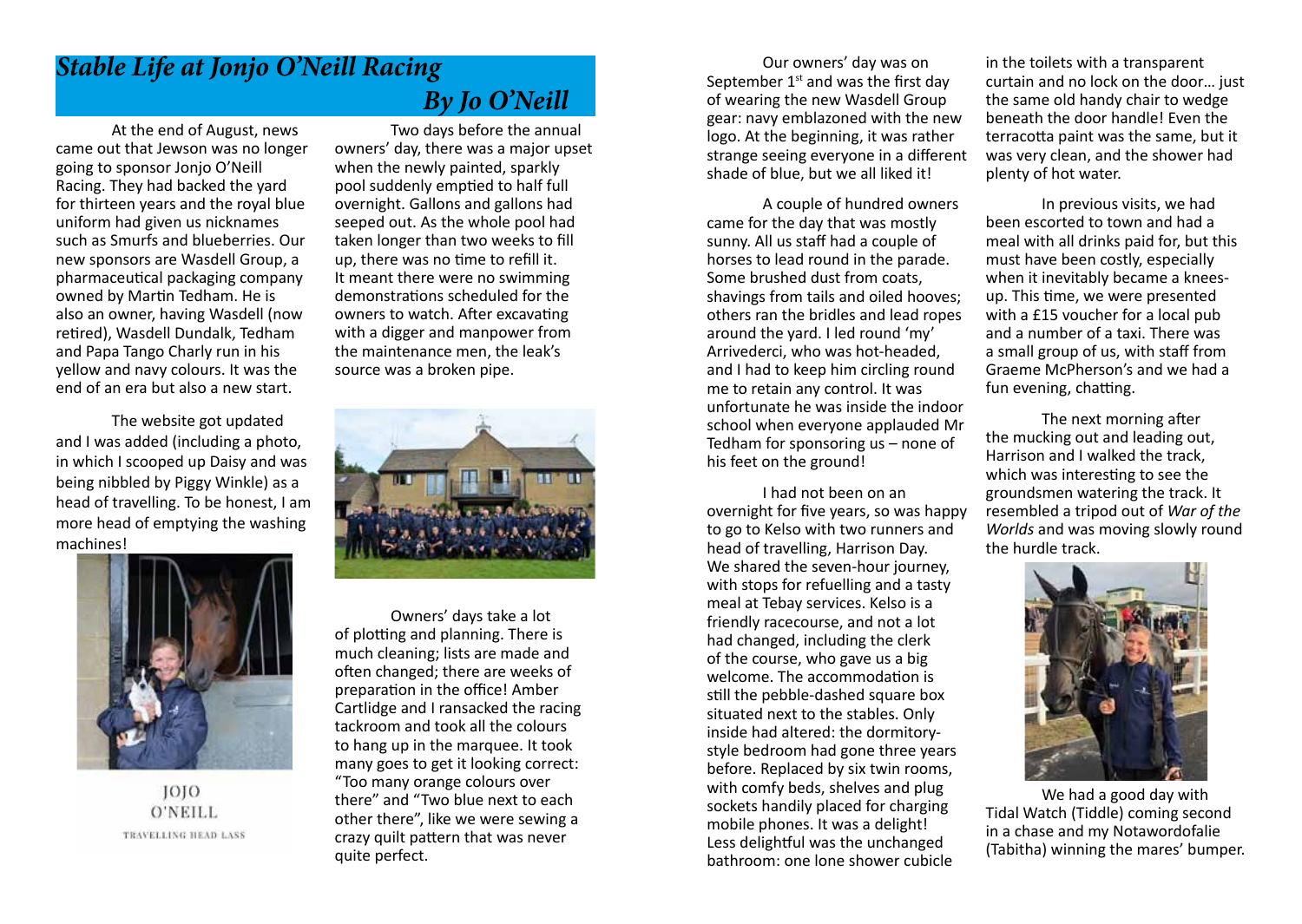She is a tiny, delicate filly, with a nervousness about her but she stuck on well under Jonjo Jnr. It was my first time leading up winning Coolmore colours, the purple and white of many Derby winners, and possibly their first winner at Kelso. With Tabitha winning the bumper, it was too late to leave for home. We tucked them both up for another night, their feed supplemented with carrots from the large net that Kelso winners are presented with! I was up at 4:00 to feed and we were on the road an hour later. It was a lovely visit over the border and great to have a winner too.

On October 1st, the permanent closure of Towcester Racecourse was announced. It was sad news about a course where I had led up winners earlier in my career and where AP McCoy had had his 4000th winner. It had been a track that continued to improve (a new stable yard metres from the preparade – the old, dingy stables had been a box-up) and diversifying with a greyhound track. The track itself was unique, with the uphill finish and horses had to jump well. Towcester has followed Folkestone, and I hope no other racecourses are doomed.

Throughout bickering and squabbles, I continuously tell the younger staff to embrace hostel living! And occasionally I am proved right. Amber organised the cooking of a communal Sunday roast. The lamb joint was home-reared from Amber's family's small flock and donated to the meal. Each hosteldweller was dealt a culinary task;

even new girl Rachel McMahon was delegated cauliflower cheese. Amber, assisted by Matty Gill, took over the vast amount of the cooking so it was down to them that a huge and delicious roast was served up.



Amber is in her second season here, having spent many years riding out for Ben Pauling. Amber graduated from her degree and rides out in the morning and works in the office during the afternoons. She is an asset to the yard, a brilliant rider who has tamed difficult Pop Rockstar, and rides regularly in team chases on her own ex-racehorse.

She also got the maintenance men to make a mounting block, a vital object missing from Jackdaws Castle. We would leap on from an upturned big bucket (once full of pool cleaning chemicals) but this was far from graceful if the horse tall, or impatient or the bucket wobbly from being on uneven ground. The new mounting block is wooden, painted black, solid – a mountain at a metre high. At first, only the quietest horses would stand alongside it; all others would refuse, shy away and snort. Now, having been there long

enough for the horses to become accustomed to it, nearly all stand upsides it and the rider steps up, throwing a leg over. No scrambling, struggling leaps into saddles, or worst: the leaps of faith that would often go wrong. We have Amber to thank for this.



I started looking after Prefontaine this summer. I love his dark steel grey colour and friendly character; he is cuddly, nuzzling and pokes his nose into me. I nicknamed him Fonty. He had run on the Flat for trainer Roger Varian, winning once. He ran twice in a week when unseating at Huntingdon at the second hurdle, then coming second of three runners round Fontwell. Just sometimes we cannot go racing with our horses, if we are short staffed on our weekends on – so hence why I was not able to go to Kempton when he won on 20<sup>th</sup> October. Yet, I was delighted: for Jonjo Jnr for giving him a brilliant ride, for the blinkers making him concentrate, colleague Ben Haig for leading him in and having his first winner and for owner Paul Smith (son of Derrick Smith, of

Coolmore) for having his first Jumps winner. Fonty is a quirky little horse, who is still on borrowed time due to his first couple of runs, but at least he won, and it gave me a lot of satisfaction.



Then, on October 24<sup>th</sup>, a grey wet day, I took 'my' March Is On (Marty) to Southwell and he won under Adrian Heskin. Marty had suffered a very bad over-reach back in February, which could have been career-ending, but his owners willingly paid for his treatment and gave him lots of time off. There were times in the summer, when he was on box rest, that his leg looked very bad with weeping proud flesh, even I was not sure Marty would make it.



Yet, he did me proud and it may have only been a little race at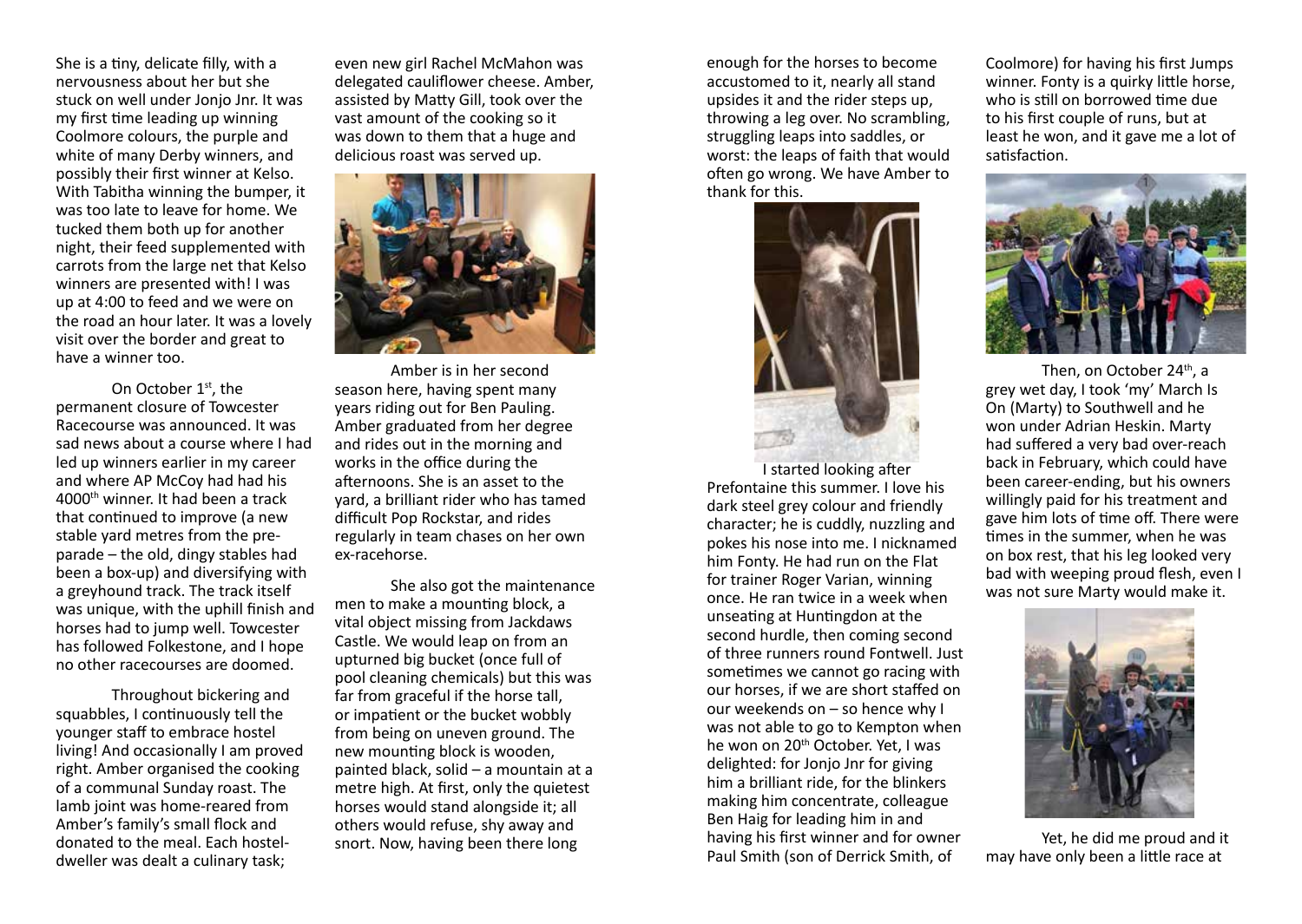Southwell, but it meant a lot. Little Marty proved his big heart and won by a few lengths. He rewarded his patient owners and deserved the win.

The next day, Imperial Command ran on the Flat at Doncaster. I drove up with Rachael, who was having her first day's racing for us. I was told to show Rachael how to do everything correctly. Yet, I forgot grooming kit, so there was no plaiting, improvised brushing and we used my own hair detangler on his tail. There was a lot of laughter, and the colt ran well on horribly soft going!

At the weekends, I look after the horses who are trained from the pens and are holidaying in the fields. The pens are tranquil if not a bit soggy, but doing the fields mean trawling through the pockmarked, muddy ground with feed bags to empty into their bowls. The rattle of nuts brings the horses stampeding over, often bucking, kicking and frolicking like they are not fed twice daily! There may only be three in each field but feels more like a herd of wild Mustangs with all those hooves flailing about.

One Saturday evening, a fat cock pheasant was crouched by the jeep. He was unafraid, pecking happily at the nuts I put down for him. I could not touch him, but he came close. He was so beautiful; a shiny myriad of russets, golds, reds, browns; like the colours of autumnal trees. I called him Philip. Yet sadly, I did not see him again

and at the weekends, I found myself thinking about the tubby pheasant who obviously loved food: sadly. concluding a fox had eaten him or he had been shot.



Until, approximately six weeks later, a small but rotund feathery figure followed the jeep's wheels. Every other pheasant ran away in their hapless way, but he ran as fast as he could towards me. My friendly pheasant was back, and he was there in the evening too! I got close enough for him to peck at my coat sleeve, so maybe he was not totally affable! I know the odds are definitely not in Philip's favour, especially when those beater's trudge the countryside with their flapping flags, but I wish he could come and live at the pens where there would be lot of nuts to eat and several places high up to perch.



# *Upton Viva Stud By JLB*

Our first two foals were weaned at the beginning of September. Stravinsky Dance and Liberthine were quietly walked out of their paddock to another field at the far end of the farm. They have both had several foals and seemed to know that this is how it goes........ the foals called for their mums for a short while but as both were already pretty independent they soon settled and stood with Granny Violet eating haylage. It never ceases to amaze me how quickly both mums and foals get over this separation but as I've said previously we always wean our foals well into their six month when they aren't so dependent on their dams.

Also at the beginning of September I decided that the time had come to start getting Blue back out into a paddock after her four month incarceration. As you may remember she had surgery on an infected pedal bone at the beginning of June and although the sole has not completely regenerated, there is still quite a large area which hasn't granulated as yet, I felt the time was right. Obviously she is well bandaged and the foot covered in at least half a

roll of duct tape!!! We used electric tape to cordon off a small area of paddock behind the barns, had two ponies either side of her and for the first few days a good dose of sedative.............Her digestive system needed to adjust to eating grass again, so to start with she was only allowed out for a couple of hours at a time. She threw some amazing shapes those first few days and I could only imagine how good it must of felt to be back out albeit in a restricted area.



Only once in the history of the stud, prior to this year, have we had an infected pedal bone...............at the beginning of October we x rayed a broodmare who's lameness hadn't improved after poulticing for three days and once again an infected pedal bone was diagnosed. Obviously an in foal mare is always going to be at risk if taken out of her usual environment especially a maiden and Dotty (Nonesuch) was unfortunately no exception. She was taken to our vets practice for the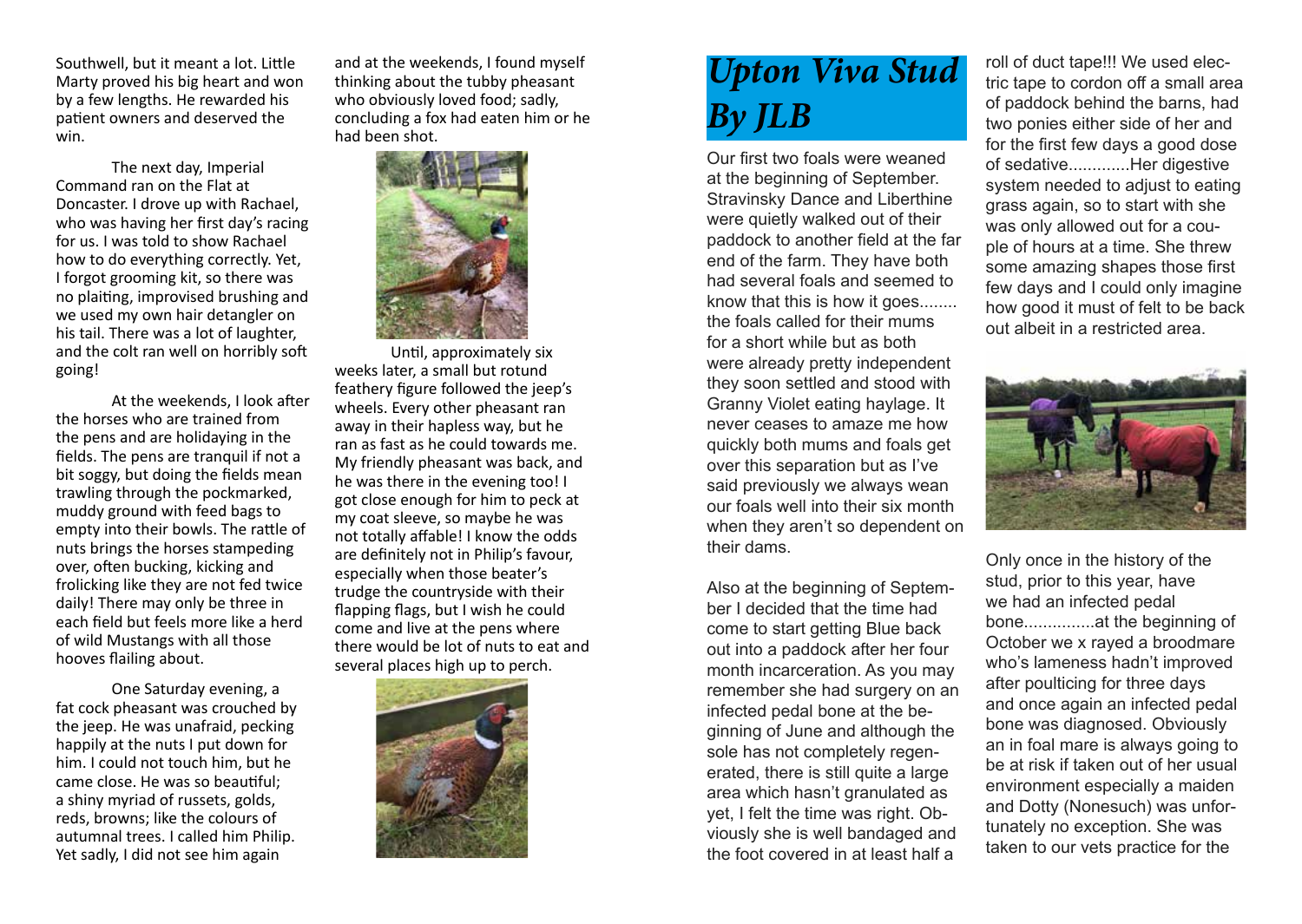standing surgery to her front foot and all went well but two days later she started to show signs of distress and colic symptoms. Despite numerous scans, rectal examinations etc etc, no cause could be found. The only conclusion was that she was possibly reacting to a sudden change of diet and our usual vet Naomi was so concerned that she was going to abort that she stayed up all night with her initially, even hand grazing her by floodlight at 2am!! The hand grazing continued at hourly intervals over the following two days, not overnight I hasten to add, and as Dotty did not show any more colic like symptoms she was allowed home. She was put in a foaling box so I could monitor her via camera and the hand grazing continued at regular intervals. If she even so much as looked at her belly she was whisked outside for some Dr Green. As Dotty's surgery had not been as invasive as Blue's was, it wasn't long before I was able to pair the two of them up and gradually increase turnout for them both. Happy to report that they are both out all day and in at night now, which I suspect will be the norm for the rest of the winter. I would never normally pair an in foal mare up with a two year old but as Blue hadn't had contact with another horse except the resident ponies, since the end of May there was no risk factor to

be considered and I needed both horses to be in as near normal routine as I could.

We have had our usual amount of casualties with pus in the foot with both young stock and mares but thankfully after a few days poulticing all have recovered well. The ground is so saturated with copious amount of mud, that obviously all horses like to stand in, so with the quantity of horses we have it is inevitable that the odd one or two will be become affected.

Another casualty who moved in with Blue and Dotty at the end of October, was The Missus............ she had a very nasty over reach to the underside of her fetlock joint which needed dressing and bandaging daily and kept free of mud, not an easy task with this last months deluge. Also being another in foal mare she needed to be moving about and not stood in a stable so our duo of ER patients increased to three! Even Missy's wound was not straight forward as it was inevitably infected and a couple of weeks down the line started to grow proud flesh which then resulted in treating it with copper sulphate.................. pleased to say that the bandages are now off and the wound is starting to heal.

Also at the end of October we

weaned our last two foals and just as the first two had settled very quickly these two were no different. Now Granny Violet has four playful boys to contend with over the next few months. She does her job brilliantly as all her lessons are taught by body language to which the boys are quick to respond and those that are a little slow in getting the message get shown a set of teeth and the "mare stare"!! The picture below was taken moments after the last two mares were taken away...........as can be seen, food was far more important than watching their mums walking away..........



Santa Adelia, of which we had such high hopes of a good racing career before coming to join the stud very sadly broke down days before she was due to run at Warwick at the beginning of November. Despite a very damaged tendon our vets are confident that with three months box rest and

the usual rehab exercise regime she will be sound enough to be a broodmare, although much sooner than anticipated. Delia came to us in June 2018 from France after damaging the tendon on her right fore. She was brought slowly back into work after three months walking in January of this year and the leg regularly scanned to check on any abnormalities that may have developed. The tendon remained strong and seemingly coping with training when going on to Warren Greatrex in September but after heat was found and the leg scanned it revealed that once again the tendon was damaged. Their diligence was greatly appreciated by us all because she is quite a favourite and at least she will have a new career to start next year when given the "all clear"

They say things come in threes but in our case recently it seems to be "multiples" as Fin du Match, a 4 Yr old by Poliglote bought in France earlier this year has also done a leg and is also now retired to the stud. Her injury was more severe than Delia so we have gone down the route of BMAC. This is a cross between stem cell treatment and PRP......a concoction of bone marrow which is injected directly into the damaged tendon. She and Delia will follow a strict exercise regime of daily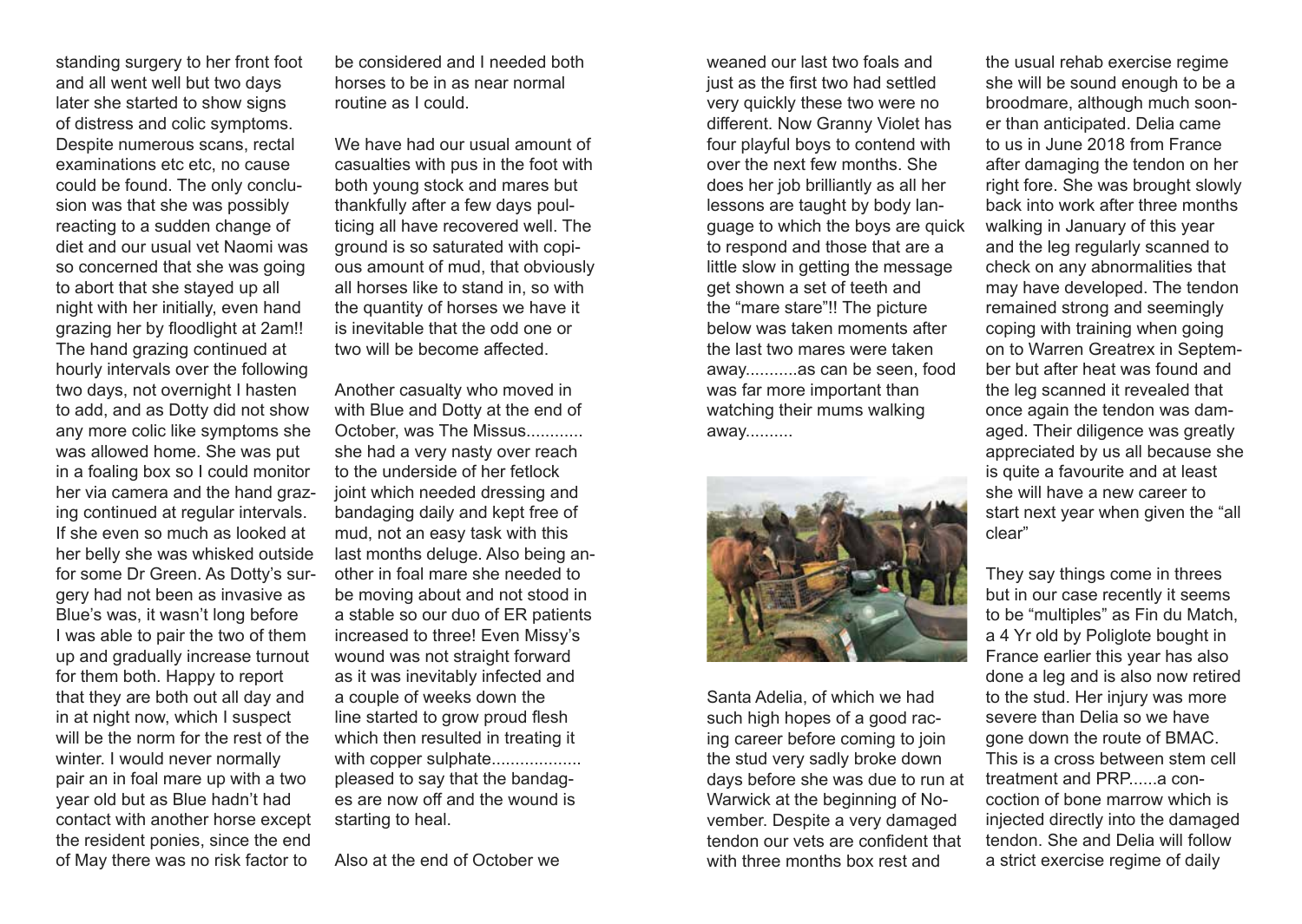walking in increments of 5 minutes over several months. Both mares seem in good spirits and coping with box rest very well.

Another incident was Makadamia aborting her Jack Hobbs foal in early October. She would of been due at the end of January so finding a foetus at this stage in pregnancy was distressing for us all. As is protocol for all TB Studs, the foetus was sent to the Animal Health Trust for a post-mortem. The results concluded that the umbilical was almost double the normal length so sadly as the foal moved around in the uterus the cord twisted cutting of the oxygen supply. The mare was completely fine and as nature dictates she carried on with life as normal.

In mid October whilst doing one of our regular field checks I found Tidara Angel, (another brood mare) not looking her normal self and very reluctant to move. My brain went into overdrive as she was 9 months into her pregnancy, the time when a condition called placentitis can occur. This is an infection that thickens the placenta, making it less viable and can cause abortion. I dragged the poor mare very unceremoniously down to the barns while talking to the vets on the phone and within half an hour my diagnosis was confirmed. The onset of this

condition can be very subtle, so knowing your horses is paramount for a good outcome. At this point in time Angel has now been on antibiotics for almost a month and her SAA is zero (a blood test showing levels of infection) We will have to monitor her very closely for the remainder of her pregnancy and she will probably remain on antibiotics as a precaution but so far so good.

Here's hoping that the next couple of months will be uneventful and that the constant rain will stop for at least a week or two..................

............

Merry Christmas and a Happy New Year to you all from Upton x

Note from Editor:

Robert Waley Cohen sends out an email regarding his runners. If anyone would like to be added to the circulation list please email Sarah on ......

ctcrcchairman@gmail.com

## *John Hales Article*

We have had a very encouraging start to the season with plenty more runners before the end of the year. The star so far must be Maire Banrigh who has now won both starts over fences. Her jumping at Warwick was electric and accurate and beat last years runner up in the Supreme Novices at the Festival in Thomas Darby who was having his first race over fences. It was not our idea to take on a horse who performed brilliantly at the Festival but the going dictated where we went. Our first choice was Bangor but the weather forecast was for rain and more rain and Dan advised that the meeting at Bangor could be cancelled. So the switch to Warwick. Maire has shown great enthusiasm and electric jumping and of course she will get the mares allowance. I am not keen on pursuing Mares races but they will play a part in her progress. We are now looking at the Arkle if she continues to progress. We can only dream on as Maire has a great stayers pedigree and what could we be targeting at the Festival in 2021.?

Two young horses have made their debut. Fidelio Vallis by Saint des Saints is with Paul Nicholls and made a promising debut in a Bumper. We have the normal challenge in getting the horse to settle but when Paul

achieves this I am confident we will have a good chaser on our hands. Another horse which I own with my daughter Lisa and Ged Mason plus Sir Alex Ferguson is Protektorat who is learning to settle but today at Sandown came a promising second to a Nicky Henderson trained horse Keen On. This horse has an excellent pedigree but you will not see him at his best until he goes over fences. We are planning to go back to Sandown on Tingle Creek day with Politologue in the Tingle Creek and a return to Sandown with Protektorat.

I am looking forward to the debut of Grandads Cottage by Shantou who is with Olly Murphy. He is showing a lot of promise in training and he should make his debut within 2 weeks. Politologue has had a breathing operation and following his brilliant performance in the Queen Mother in finishing a close 2nd to Altior will concentrate on races over 2 miles this season starting with the Tingle Creek at Sandown. I believe 2 miles is the optimum distance for him.

Another horse still to make his debut is Eclair D,Ainay. I am very confident this is a grade 1 horse but he is slowly recovering from a bone problem. I am still hoping we will see him before the end of the year. Politologue will make his debut at Cheltenham in a 2 mile race on the Sunday of the forthcoming Cheltenham meeting.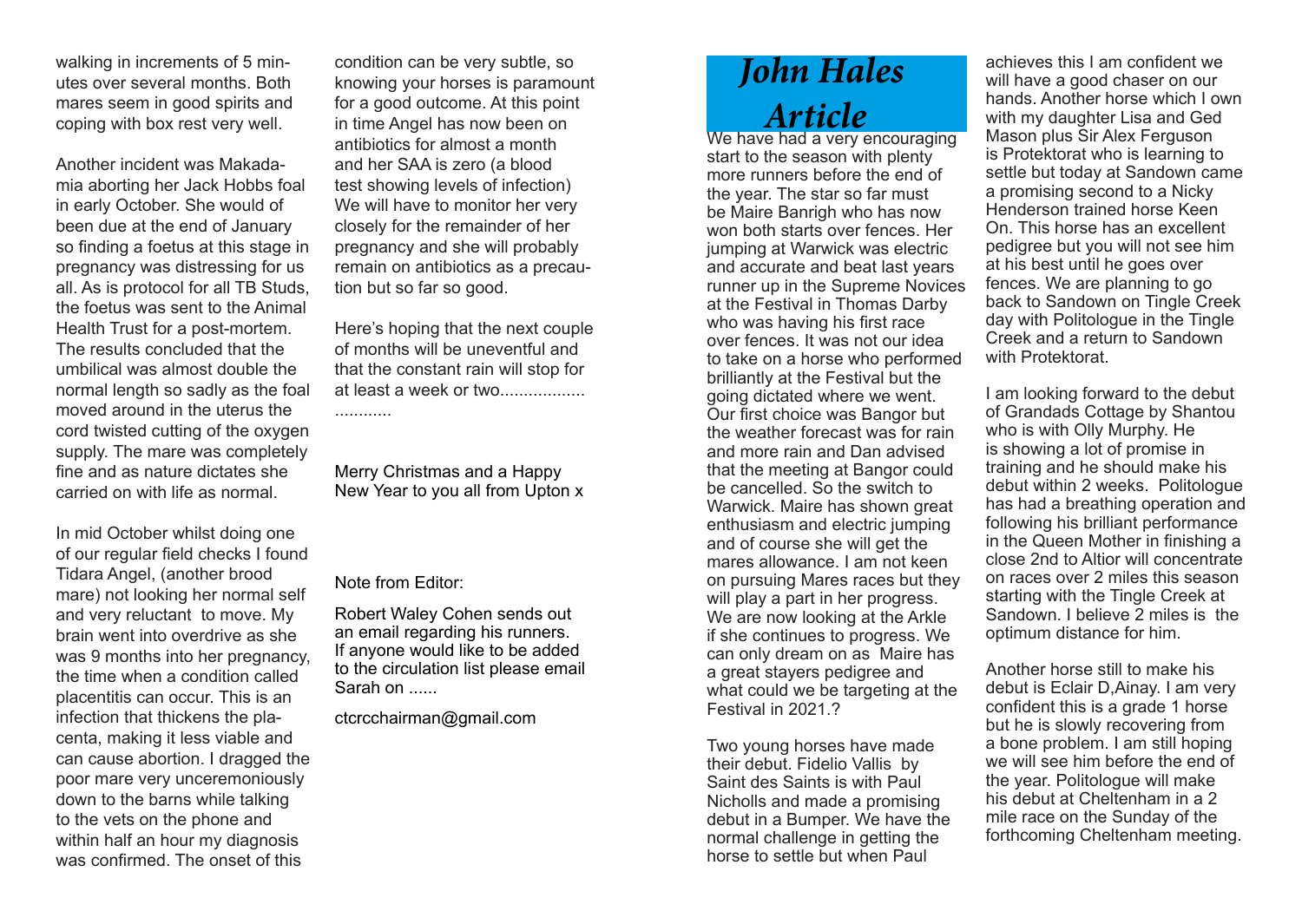# *David Massey Article*

Yes, it's that time of year again already. The time to gather the family around the telly tree, swap presents, eat half your bodyweight in Quality Street (I like the green triangles, please take note), watch Auntie forget the rules to charades again (Grandad's "Gone With The Wind" last year literally cleared the room in half a minute) before we can get on with the true meaning of Christmas the day after - The King George. Oh yes! So why not try and pay for the Christmas expenses with my ante-post pick for the big race?

### King George

As we go to press, which is before the much-anticipated clash between Cyrname and Altior in the Christy's 1965 Chase at Ascot this weekend, we are undoubtedly missing one of the big clues towards the outcome of this race. Having said that, I'm still in the camp that says Altior won't be getting three miles this season and when all is said and done, I believe he's most likely to rock up in the Champion Chase next March. I get the fact he's getting a bit cleverer and wiser as he gets older, and isn't doing much more than the bare minimum to win

his races, but that alone doesn't mean he needs a new trip, and I haven't seen a lot to convince me that 3m will see him improve, or indeed even stay at the level he's at now.

Cyrname is a different kettle of fish, though. We know he has to go right-handed and a tight(ish) track seems to suit, and although he too has yet to try 3m, he gives more of the impression he'll stay it. Or moreover - he'll have his opponents legless by the time we get to the latter stages of the race, as they try and keep up with his relentless pace and razor-sharp jumping, and he'll be able to finish the job off whether he truly stays or not. For what it's worth, I think Cyrname will win at Ascot and then come to Kempton.

Will the likely appearance of Cyrname frighten a lot of these off? Possibly, and it's always to be remembered that there are other big pots to be won around the Christmas and New Year period. For all the prestige this race carries, it's not the be all and end all. So what each-way value is there in the race?

I have been Lostintranslation's biggest fan since I clapped eyes on him and if you ask me what's going to win the Gold Cup, then here's my answer. I know it wasn't much of a race he won at Carlisle

on his comeback but some of his jumping was breathtaking, to say the least. He sauntered away from some decent opposition despite the fact there was clearly a lot left to work on - he's a big lad and would have needed the run. In fact, as I have said before, he's almost the perfect physical specimen to my eyes. However, is a sharp 3m around Kempton his bag? Now that's a different question. Galloping types can win this but it tends to go to something a bit quicker, nippier - and to that extent, I'd rather watch than bet him this time. In fact, he has lugged left a bit at times in his races, something that wouldn't help him here.

Clan Des Obeaux was a fancy for this last year after his Betfair run, and it was no surprise to me that he came good after showing so much promise. It's easy to forget that, with the good season he had, that Clan Des Obeaux is still only seven, and there might even be a bit more to come from him this year. His best to runs on the figures last season both came on right-handed tracks, here, of course, and at Ascot where he gave the useful Terrefort 3lb and a 11l beating. I suppose where he ends up over Christmas might depend on what Cyrname does at the weekend, but surely they will want to come here and try

and retain their crown, regardless of what the stablemate does? Seems the logical choice and Clan Des Obeaux has to be high on the shortlist, given how well he travelled and won it last year.

Road To Respect got the better of Clan Des Obeaux at Down Royal in the Grade 1 Ladbrokes Champion Chase by four lengths but I'll be very surprised if the latter doesn't reverse the form on Boxing Day. Not least the fact that most from Ditcheat were needing their first runs of the year, but Road To Respect often goes well fresh in the autumn, only to disappoint later in the season. He's not hard to pass over.

I can see this test suiting last year's Gold Cup winner Al Boum Photo, as he's not short of speed either, and at one stage last season I was convinced that he'd be the perfect JLT horse. Right horse, wrong race. However, Willie Mullins has already pencilled in the Savills Chase at Tramore on New Years Day for him, so he looks sure to miss this.

Chacun Pour Soi was mightily impressive in beating Defi Du Seuil at Punchestown last year but that was over 2m, not three, and this simply looks too big a task for him at this stage, exciting a prospect as he is. Frodon would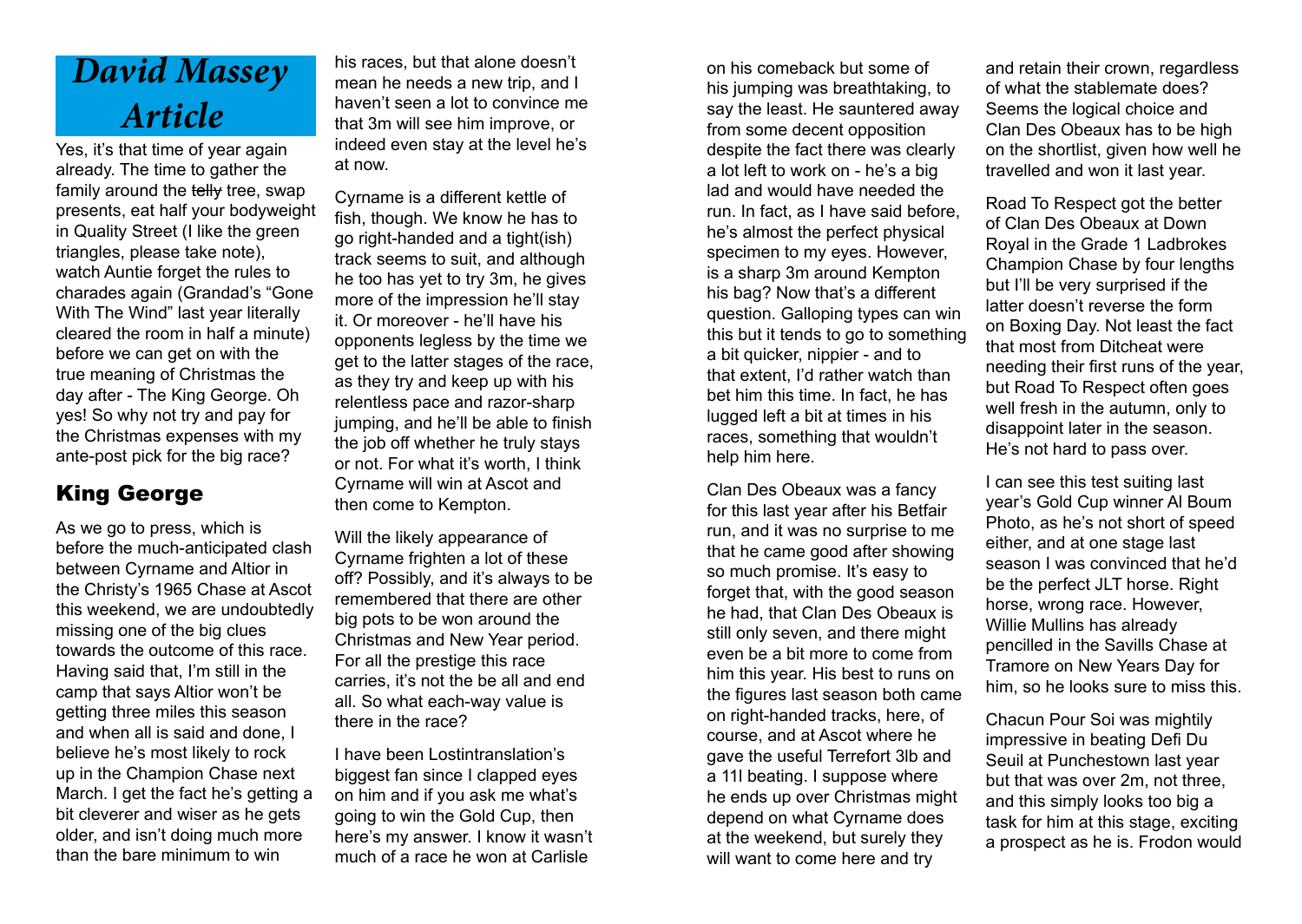bring the house down if he was successful here but they'll surely not ask him to gun it up front with Cyrname, and I can see him going elsewhere too.

La Bague Au Roi's win in the Kauto Star here last year brings her into the equation, as it shows she won't have any problem with conditions at the very least. She was most disappointing in the Charlie Hall on her reappearance and although it's possible to blame the ground there. her overall form still requires improvement. Might Bite looked a shadow of himself last year and Min surely stays in Ireland. So what does that leave us with?

Well, Vinndication had dropped a big hint in last year's JLT that

## *Club Events:*

Saturday 28th December Ben Case Stable Visit Wednesday 15th January Club Night Clerks of the Course with Simon Claisse and Robert Bellamy TBC Stable Visits to Fergal O'Brien, Noel Williams, Katy Price, Colin Tizzard Laura Morgan and a rearranged visit to Alex Dunn. For interest in stable visits please email Sarah on ctcrcstablevisits@gmail.com Wednesday February 19th AGM and guests. *Nominations for Chairman, Secretary and Treasurer* to Helen Cameron at poindexter203@hotmail.com by February 1st 2020. Would you like to help guide the future of this club them please consider being a committee member.

Tipster updates on website.

he was crying out for three miles this year, and when stepped up to that trip in a competitive Ascot handicap on his seasonal debut, took them apart with a solid round of jumping and he could be called the winner some way from home. Never stronger than at the winning post, he is really starting to look the prospect his trainer always thought he was. Given he's raced almost exclusively right-handed throughout his career, this would look like a more natural target for him than a few other races and although he has to improve again, he really doesn't need to improve as much as 25-1 quotes suggest. With the potential of more to come, at this stage, he would be my idea of an e/w bet here.

*A fully revised and updated edition covering the history of Plumpton Racecourse from its beginning in the 19th Century to the present day will be launched at Plumpton on 18 November.*





**PLUMPTON RACECOURSE**

**1884 - 2019**

By Stewart Nash

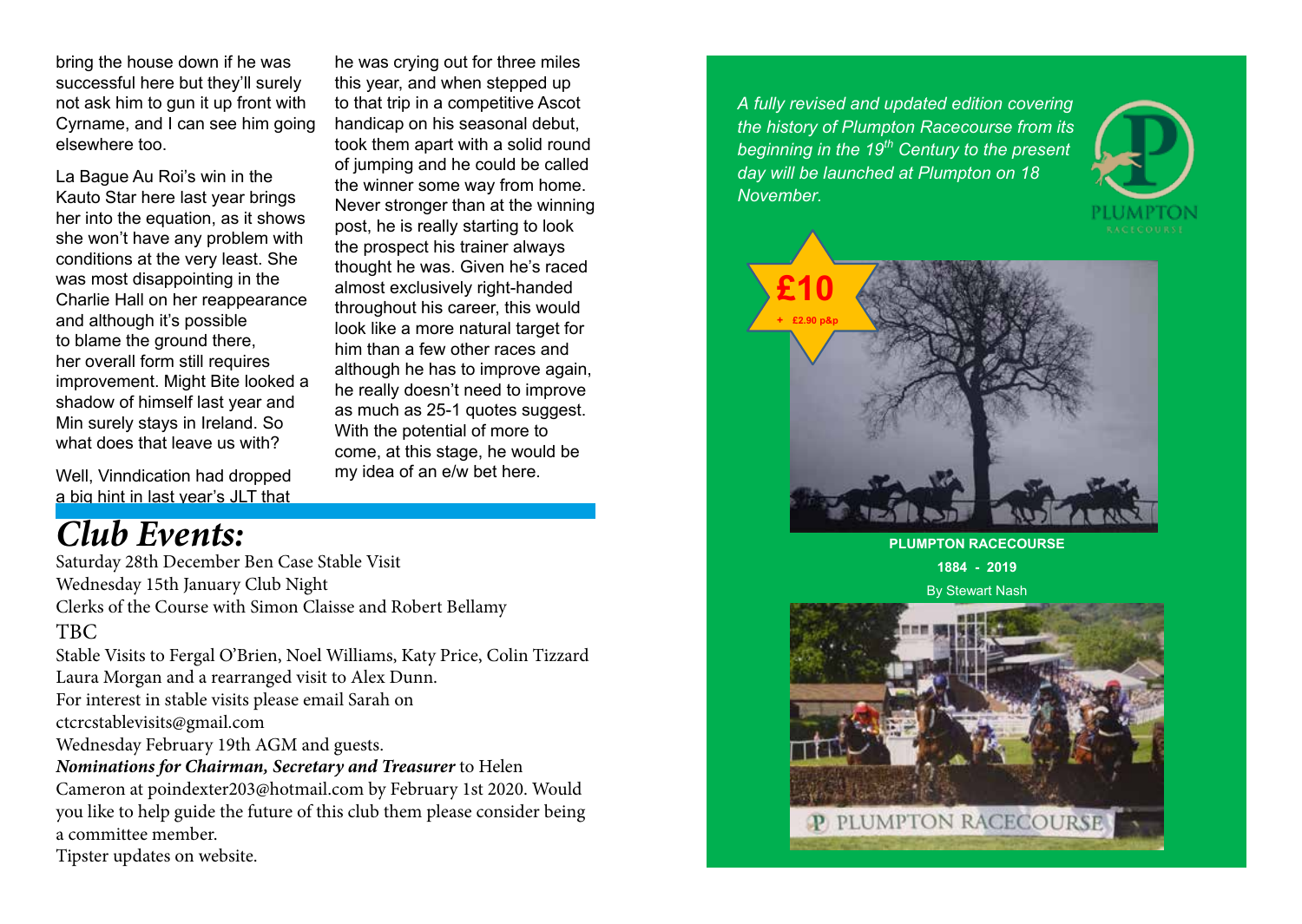# RICHARD DAVIS AWARD

For the Top Conditional Jockey riding at Cheltenham, Chepstow, Hereford, Ludlow

Stratford, Warwick and Worcester during the period  $6<sup>th</sup>$  May 2019 – 26<sup>th</sup> April 2020

(Sponsored by the Cheltenham &Three Counties Race Club)

Scoring: a Winner 10 points, a Second 7 points, a Third 4 points, a Fourth 2 points.

Latest placings (up to and including 11<sup>th</sup> November 2019)

1<sup>st</sup> Connor Brace 183 pts 2<sup>nd</sup> Jonjo O'Neill Jr 138 pts 3rd Ben Jones 84 pts 4<sup>th=</sup> Charlie Hammond 73 pts 4<sup>th=</sup> Charlie Price 73 pts



Richard Davis was a talented jump jockey tragically killed in a fall over fences in 1996. This award is named in his memory.



*Sam Twiston Davies winner of Leading Jockey at Worcester 2019*

## *Natter from Sarah*

*I will start by wishing you all a very Merry Christmas and a Happy New Year. I am sure I will see lots of you racing over the Festive Season and as long as not driving some of us might have a tipple or two.*

*Those of you who go to Worcester Racecourse will know that our own member Jenny Cheshire who was General Manager has retired so we all wish her well in whatever she does and Thank her for all of her support.*

*Sad news came through that photographer Les Hurley passed away due to complications when having a heart operation. Many of you will know him from local tracks including: Stratford, Wolverhampton and Worcester plus others. We all wished him well only 2 years ago on his retirement.*

*We wish Cheltenham's Sophia Dale all the best as she is off on maternity leave at present.*

*If anyone has any visits or guests they would like for the club or any other comments regarding the club please do email me on ctcrcchairman@gmail.com*